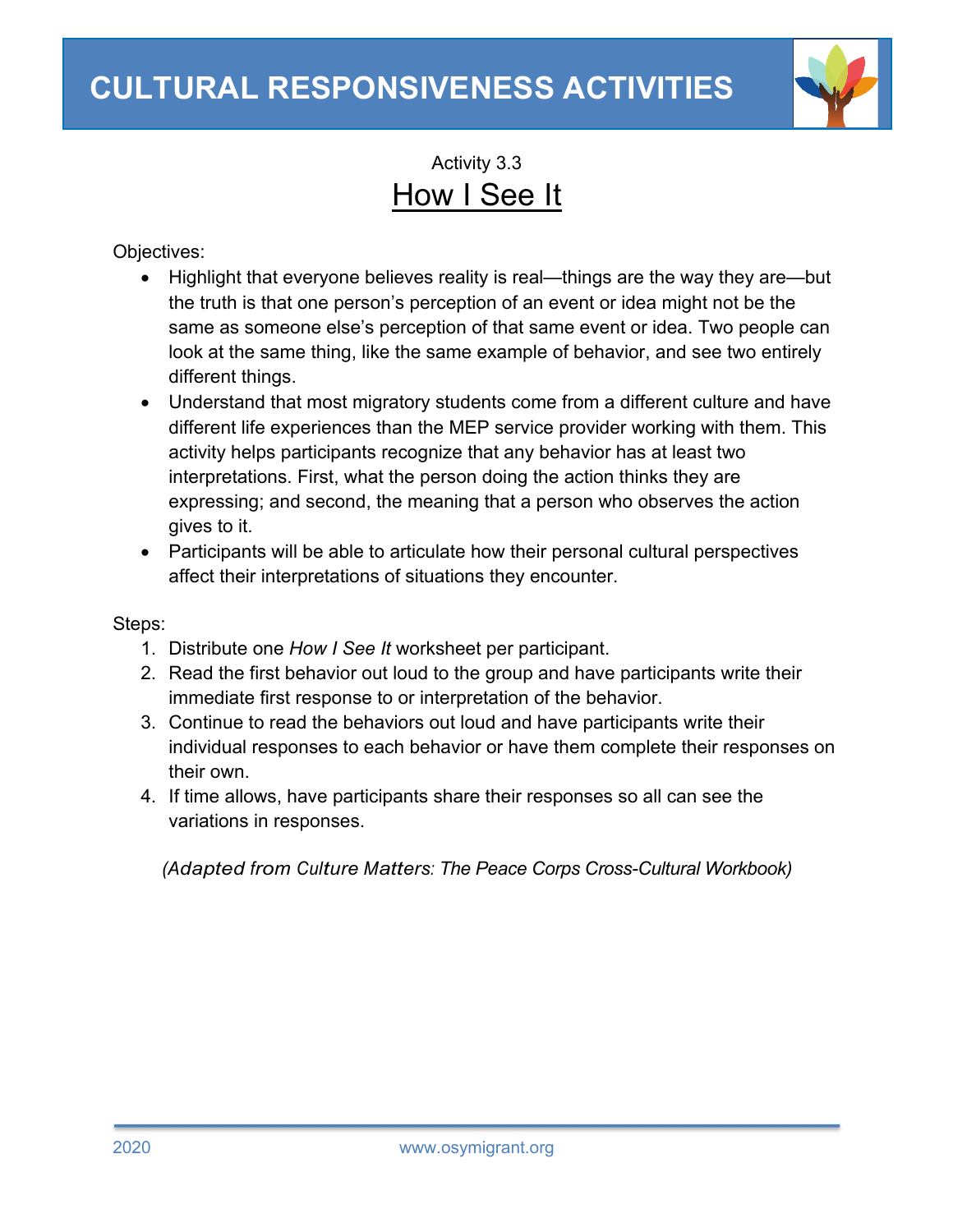

## HANDOUT for Activity 3.3 Worksheet: *How I See It*

Read the description of the ten behaviors listed and write down your immediate response to or interpretation of that behavior. Do not think about it too much—there are no "right answers", simply those based on your culture and life experiences.

\_\_\_\_\_\_\_\_\_\_\_\_\_\_\_\_\_\_\_\_\_\_\_\_\_\_\_\_\_\_\_\_\_\_\_\_\_\_\_\_\_\_\_\_\_\_\_\_\_\_\_\_\_\_\_\_\_\_\_\_\_\_\_\_\_\_\_\_\_.

\_\_\_\_\_\_\_\_\_\_\_\_\_\_\_\_\_\_\_\_\_\_\_\_\_\_\_\_\_\_\_\_\_\_\_\_\_\_\_\_\_\_\_\_\_\_\_\_\_\_\_\_\_\_\_\_\_\_\_\_\_\_\_\_\_\_\_\_\_.

 $\mathcal{L}_\text{max}$  and  $\mathcal{L}_\text{max}$  and  $\mathcal{L}_\text{max}$  and  $\mathcal{L}_\text{max}$  and  $\mathcal{L}_\text{max}$  and  $\mathcal{L}_\text{max}$ 

 $\mathcal{L}_\text{max}$  and  $\mathcal{L}_\text{max}$  and  $\mathcal{L}_\text{max}$  and  $\mathcal{L}_\text{max}$  and  $\mathcal{L}_\text{max}$  and  $\mathcal{L}_\text{max}$ 

*Example:* A person comes does not answer your phone calls. Your interpretation: This person is rude and is doing it on purpose.

1. Mario states he does not want to get out of bed. Your interpretation: \_\_\_\_\_\_\_\_\_\_\_\_\_\_\_\_\_\_\_\_\_\_\_\_\_\_\_\_\_\_\_\_\_\_\_\_\_\_\_\_\_\_\_\_\_\_\_\_\_\_\_\_\_

2. Alice speaks on the phone at a rapid pace. Your interpretation: \_\_\_\_\_\_\_\_\_\_\_\_\_\_\_\_\_\_\_\_\_\_\_\_\_\_\_\_\_\_\_\_\_\_\_\_\_\_\_\_\_\_\_\_\_\_\_\_\_\_\_\_\_

3. Chandra is not taking showers. Your interpretation: \_\_\_\_\_\_\_\_\_\_\_\_\_\_\_\_\_\_\_\_\_\_\_\_\_\_\_\_\_\_\_\_\_\_\_\_\_\_\_\_\_\_\_\_\_\_\_\_\_\_\_\_\_

4. Elizabeth is no longer painting, an activity she has always enjoyed. Your interpretation: \_\_\_\_\_\_\_\_\_\_\_\_\_\_\_\_\_\_\_\_\_\_\_\_\_\_\_\_\_\_\_\_\_\_\_\_\_\_\_\_\_\_\_\_\_\_\_\_\_\_\_\_\_

5. Marvine agrees to a date and time for class and but does not open the door.

Your interpretation: \_\_\_\_\_\_\_\_\_\_\_\_\_\_\_\_\_\_\_\_\_\_\_\_\_\_\_\_\_\_\_\_\_\_\_\_\_\_\_\_\_\_\_\_\_\_\_\_\_\_\_\_\_

6. Your student, Armandine, cannot concentrate on the lesson and seems a million miles away. Your interpretation: \_\_\_\_\_\_\_\_\_\_\_\_\_\_\_\_\_\_\_\_\_\_\_\_\_\_\_\_\_\_\_\_\_\_\_\_\_\_\_\_\_\_\_\_\_\_\_\_\_\_\_\_\_

 $\mathcal{L}_\text{max}$  and  $\mathcal{L}_\text{max}$  and  $\mathcal{L}_\text{max}$  and  $\mathcal{L}_\text{max}$  and  $\mathcal{L}_\text{max}$  and  $\mathcal{L}_\text{max}$ 

\_\_\_\_\_\_\_\_\_\_\_\_\_\_\_\_\_\_\_\_\_\_\_\_\_\_\_\_\_\_\_\_\_\_\_\_\_\_\_\_\_\_\_\_\_\_\_\_\_\_\_\_\_\_\_\_\_\_\_\_\_\_\_\_\_\_\_\_\_.